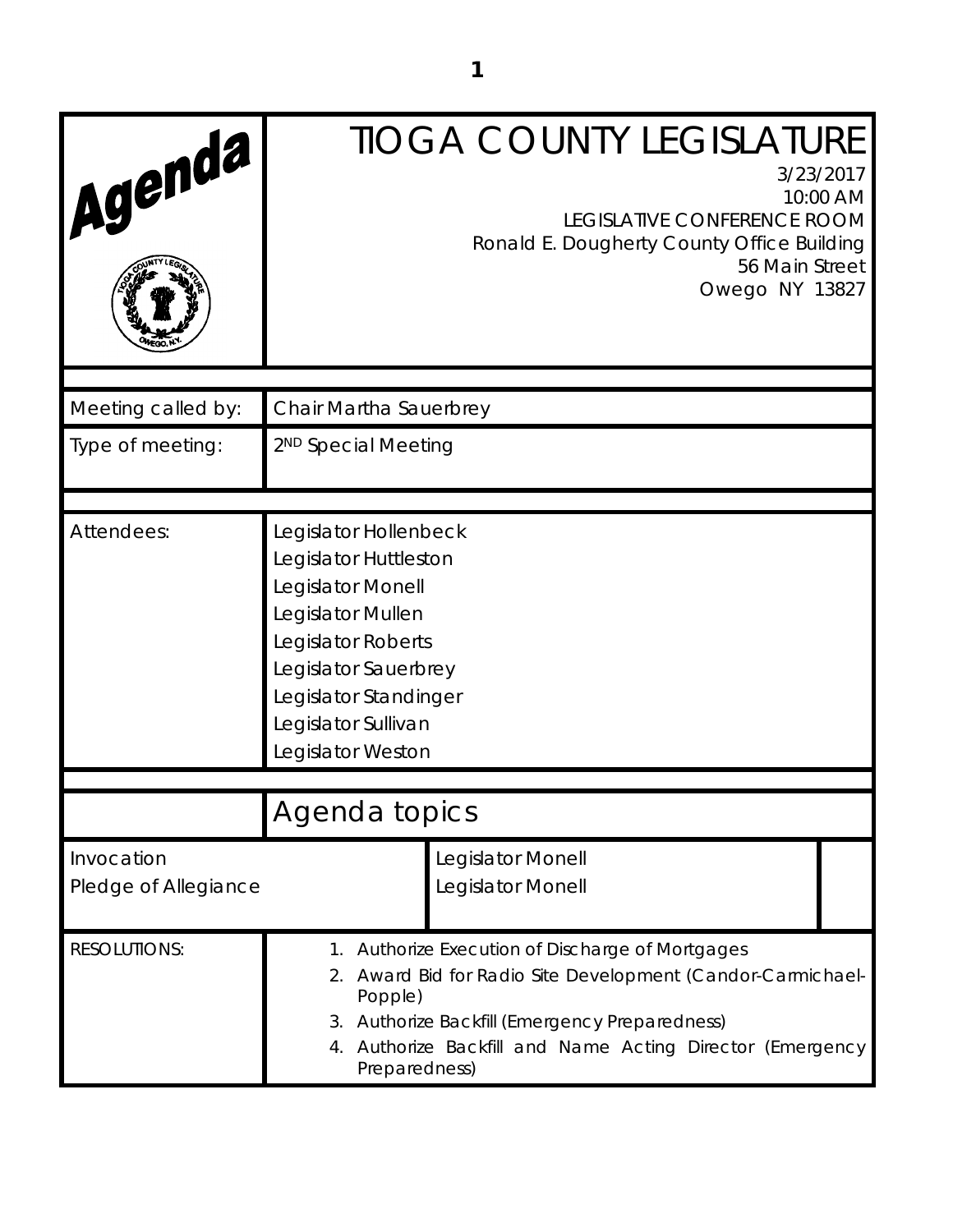## REFERRED TO: LEGAL/FINANCE

## RESOLUTION NO. -17 AUTHORIZE EXECUTION OF DISCHARGE OF MORTGAGES

WHEREAS: Tioga County is the Mortgagee in and the present holder of the following mortgages given by Howland Brothers Co., Inc., Tioga County Industrial Development Agency and Precision Woodcrafters of Indiana, Inc. to Tioga County:

Mortgage dated December 4, 1996 and recorded December 4, 1996 in the Office of the Clerk of Tioga County, State of New York, in Book 678 of Mortgages at Page 235 in the principal amount of \$581,800.00; and

Mortgage dated August 3, 2000 and recorded August 4, 2000 in the Office of the Clerk of Tioga County, State of New York, in Book 836 of Mortgages at Page 86 in the principal amount of \$949,904.00; and

WHEREAS: Said mortgages were consolidated by Mortgage Consolidation, Spreader and Extension Agreement dated August 3, 2000 and recorded August 4, 2000 in the Office of the Clerk of Tioga County, State of New York, in Book 836 of Mortgages at Page 101 to secure a consolidated mortgage lien in the amount of \$1,531,704.00; and

WHEREAS: The Mortgagors defaulted on the Consolidated Mortgage; and

WHEREAS: By Resolution No. 365-04, passed December 22, 2004, the Tioga County Legislature authorized a Settlement in lieu of a foreclosure, by which terms the mortgaged premises were conveyed by the Mortgagor Howland Brothers Co., Inc. to Tioga County by quitclaim deed in lieu of foreclosure dated December 30, 2004 and recorded the same day, Instrument No. 116393, but the liens of the mortgages and said Mortgage Consolidation, Spreader and Extension Agreement did not merge with the conveyance of the fee title, nor did Tioga County waive its right to institute a foreclosure proceedings on said mortgages, Mortgage Spreader and Extension Agreement and obligations secured by it; and

WHEREAS: The current owner of the premises Tioga Hardwoods Manufacturing, LLC has requested that Tioga County execute a Discharge of Mortgages to clear the title to the property; and

WHEREAS: It appears that Tioga County no longer has any financial interests to claim related to this property; now therefore be it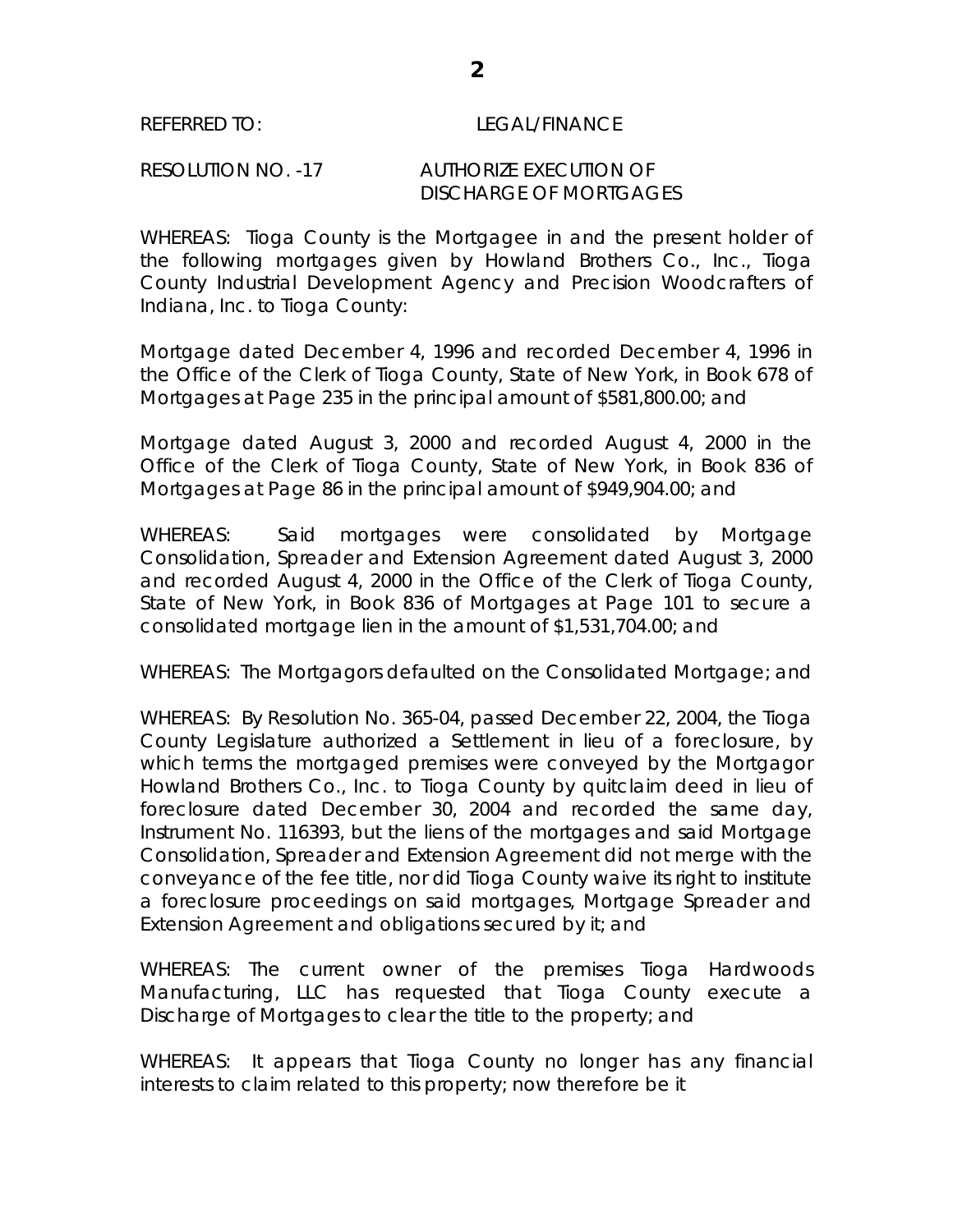RESOLVED: That the Chair of the Tioga County Legislature is authorized and directed to execute a Discharge of Mortgage discharging the above referenced mortgages; and it is further

RESOLVED: That the Discharge of Mortgage shall be recorded in the Tioga County Clerk's Office.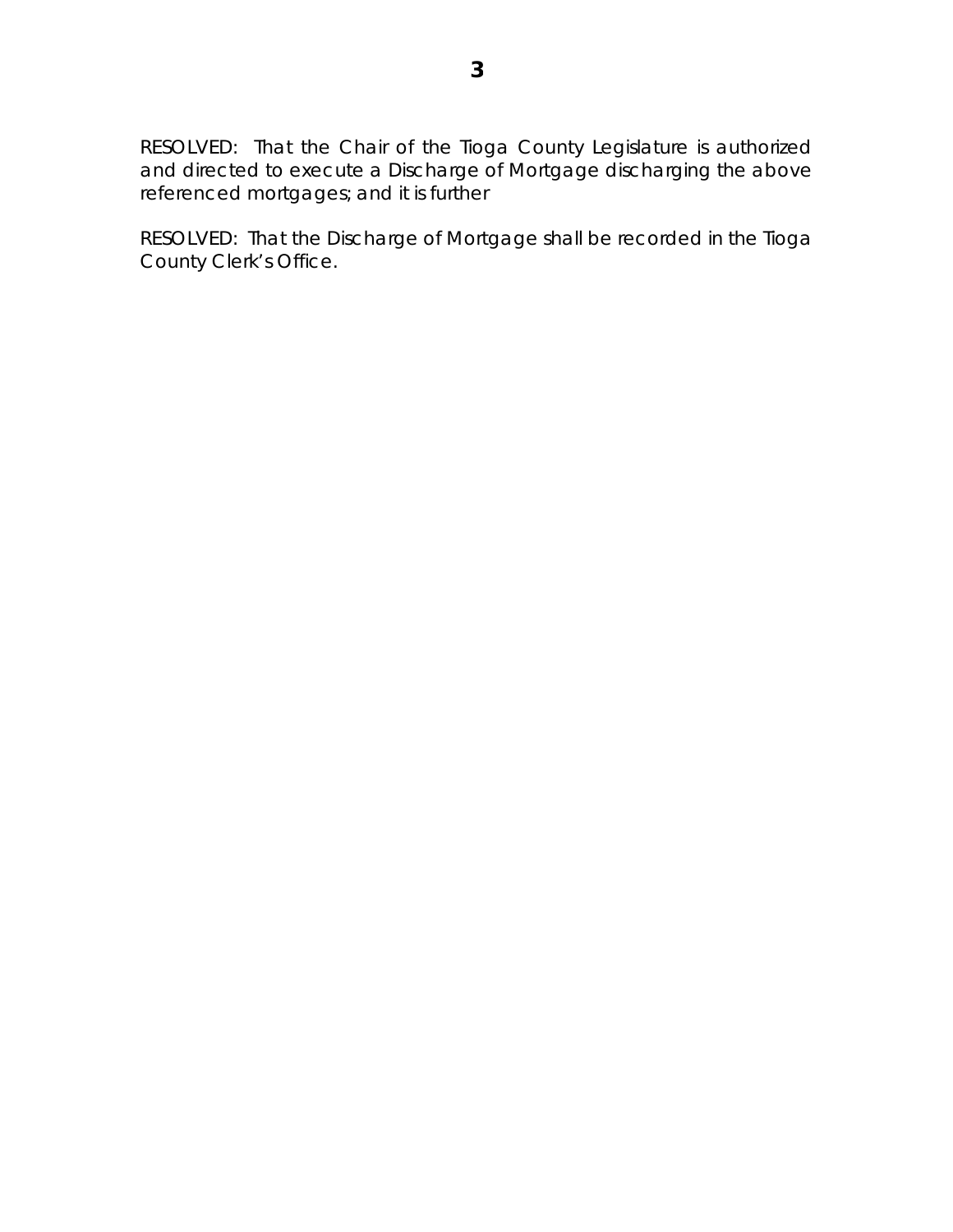RESOLUTION NO. -17 AWARD BID FOR RADIO SITE DEVELOPMENT (CANDOR– CARMICHAEL– POPPLE)

WHEREAS: Tioga County has been awarded a Statewide Interoperable Communications Grant by the State of New York for the improvement of radio communications facilities in Tioga County; and

WHEREAS: The Tioga County Bureau of Fire sought bids for Radio Site Development; and

WHEREAS: The Tioga County Bureau of Fire received three sealed bids on March 9, 2017 as follows:

| Infinigy Solutions, LLC<br>1033 Watervliet Shaker Road, Albany, NY 12205                                       | \$735,000.00 |
|----------------------------------------------------------------------------------------------------------------|--------------|
| <b>Mid-State Communications</b><br>185 Clear Road, Oriskany, NY 13424                                          | \$543,100.00 |
| Pyramid<br>$1\sqrt{10}$ Taylor all $\sqrt{10}$ and $\sqrt{10}$ and $\sqrt{10}$ and $\sqrt{10}$ and $\sqrt{10}$ | \$758,172.00 |

6519 Towpath Road, East Syracuse, NY 13057

and

WHEREAS: Blue Wing Services Inc. has determined that Mid-State Communications was the low bidder at \$543,100; therefore be it

RESOLVED: That the Tioga County Legislature does hereby award the bid, upon approval by the County Attorney, to Mid-State Communications as the low cost, compliant bidder for the sum of \$543,100.00.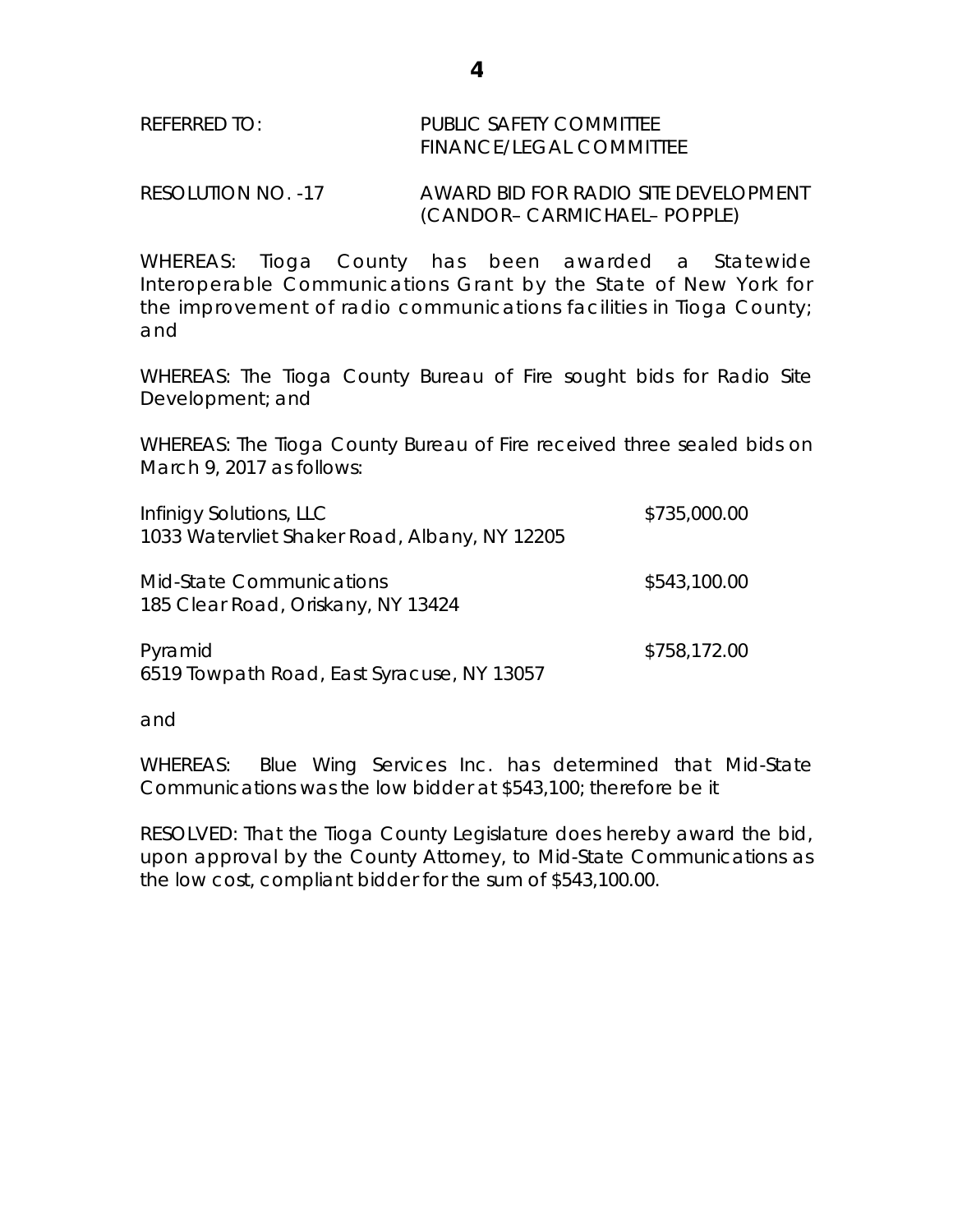## REFERRED TO: LEGISLATIVE WORKSESSION

RESOLUTION NO. -17 AUTHORIZE BACKFILL

(EMERGENCY PREPAREDNESS)

WHEREAS: The position of Deputy Director of Emergency Preparedness has been vacant since January 6, 2017; and

WHEREAS: The Director of Emergency Preparedness position is also vacant so the County Legislature conducted interviews for the Deputy Director position and selected a candidate from the civil service eligible list; therefore be it

RESOLVED: That Robert Williams is hereby appointed part-time Deputy Director of Emergency Preparedness (7.5-8.5 hrs/wk) effective March 27, 2017 at an annual salary of \$5,200.